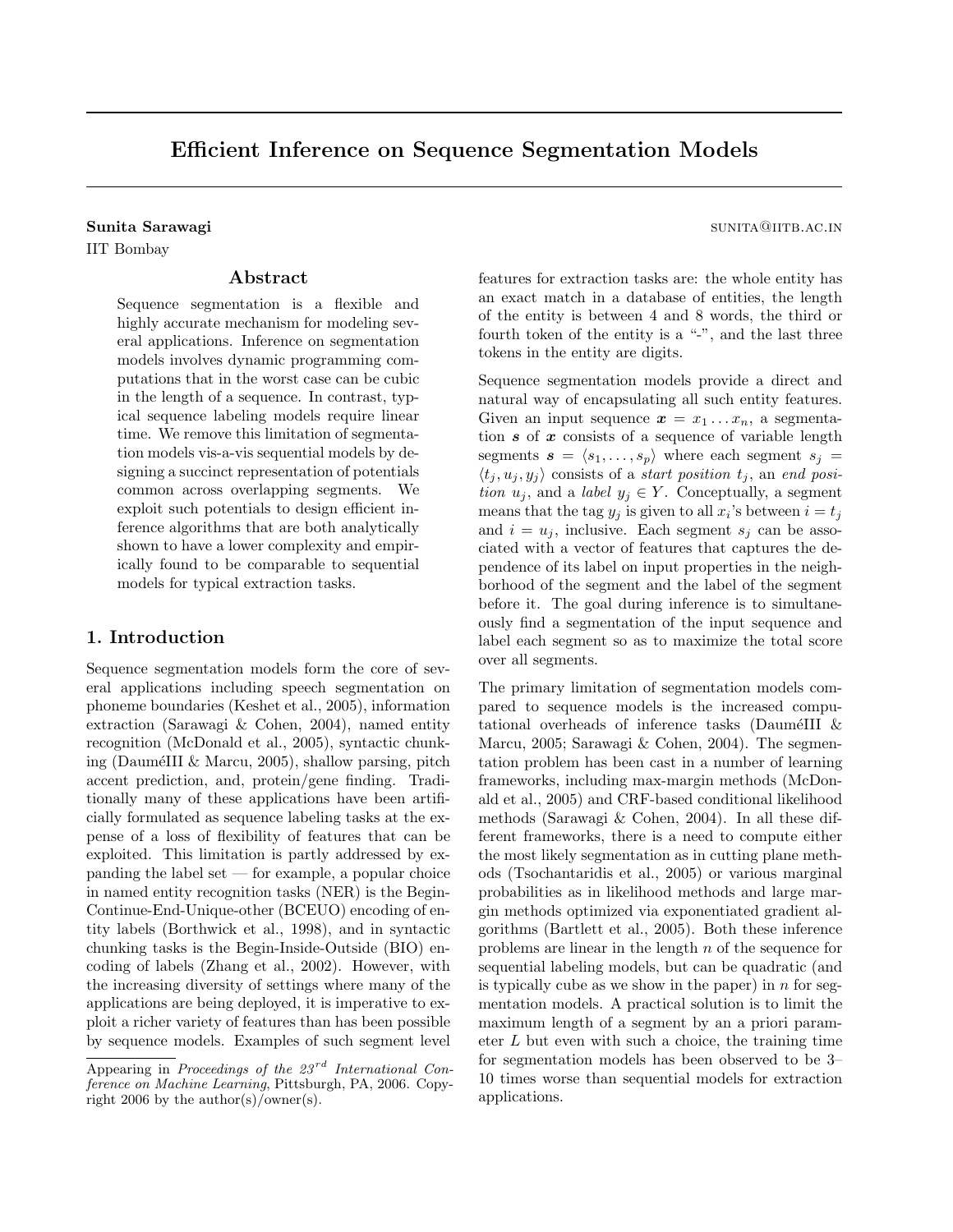In this paper we seek to remove this limitation. The key insight we exploit is that most features are common across several overlapping segments. We propose a representation of features where such overlap can be compactly expressed. We then design inference algorithms where the running time is proportional to the number of features irrespective of how many segments a feature overlaps with. The algorithm pays the penalty of the segmentation models only when there are longer entity level features — when all the features are traditional token-level features the running time is the same as the standard Viterbi of sequence models. We achieve this without placing any hard limit on the length of a sequence. Empirical results show that with the new algorithm the running time for inference in segmentation models can be reduced by almost an order of magnitude. For typical information extraction models this makes the running time for training likelihood-based segmentation models comparable to that of sequential models while achieving higher accuracy because of the addition of a small, yet powerful set of entity-level features.

#### 2. Graphical Models for Segmentation

We partition the potentials of a segmentation model into two types:

- Segment potentials  $\theta_{i:j}(y)$  associated with a segment from  $i$  to  $j$  where all nodes from  $i$  to  $j$  have the base label  $y$ . Such potentials can be expressed in terms of features of an exponential model as  $\theta_{i:j}(y) = \exp(\sum_{k=1}^K w_k f_k(\boldsymbol{x}, i, j, y))$  where  $w_k$  denotes the weight parameter of feature  $f_k$ .
- Transition potentials  $\theta_i$  where an entry  $\theta_i(y', y)$ denotes the potential for a segment starting at i getting a label  $y$  when the previous segment is labeled  $y'$ .

With these two types of potentials, the total score of a segmentation  $s = \langle s_1, \ldots, s_p \rangle$  where each segment  $s_j = \langle t_j , u_j , y_j \rangle$  consists of a start position  $t_j$ , an end position  $u_j$ , and a label  $y_j \in Y$  can be expressed as  $\prod_{j=1}^p \theta_{t_j}(y_{j-1}, y_j) \theta_{t_j:u_j}(y_j)$ . During inference we need to find the sum or max marginal of a segment or edge potential. These inference problems can be solved optimally in polynomial time using an extension of the forward/backward algorithm for sequence labeling. The marginal probability of any segment potential can be computed via forward  $\alpha$  and backward  $\beta$  messages which are expressed recursively as follows:

Let  $\alpha_i(y)$  denote the sum of scores over all segmentations of the sequence between 1 to  $i$  where the last segment has a label y.

$$
\alpha_i(y) = \sum_{\max(i-L,1) \le i' \le i} \sum_{y' \in \mathcal{Y}} \alpha_{i'-1}(y') \theta_{i'}(y',y) \theta_{i':i}(y) \tag{1}
$$

where  $L$ , the maximum segment length is a parameter of the learning algorithm. The running time of this algorithm is  $O(nL^2)$  where *n* is the input sequence length. This is because there are  $O(nL)$  iterations and each segment  $i'$ :  $i$  requires  $O(i-i')$  work in computing the potential  $\theta_{i':i}$ .

Similarly, we can recursively compute the backward messages  $\beta_i(y)$  that denotes the sum of scores over all segmentations of the sequence from  $i+1$  to n with the segment ending at  $i$  having label  $y$ .

These can be used to find the marginal for a segment potential  $i' : i$  labeled y as:

$$
\frac{\sum_{y'} \alpha_{i'-1}(y')\theta_{i'}(y',y)\theta_{i':i}(y)\beta_i(y)}{Z(\boldsymbol{x})}
$$

where  $Z(\boldsymbol{x}) = \sum_{y} \alpha_n(y)$ .

Thus, in  $O(nL^2)$  time and two sets of messages of  $O(n)$ length we can compute the marginal probability of any potential in the segmentation model. Similarly, we can find the most likely segmentation by replacing the two outer sums by two max terms in Equation 1.

Empirically, for typical NER tasks, segmentations models are found to require about 3–10 times the running time of sequential models. The value of the maximum length parameter  $L$  has to be chosen to be large enough to cover the largest segment because it is a hard limit on the length of the segment. Thus, for extraction from short text snippets, for example, citation records,  $L$  becomes comparable to  $n$  to cover long entities like "Titles". This makes inference in segmentation models cubic in the length of the sequence. We next show how to address this shortcoming of segmentation models.

### 3. Efficient Inference Algorithms

A key insight we employ is that potentials for segmentations should be defined over a larger equivalence class of segments rather than for a single segment. We design a representation to express these equivalences succinctly through four kinds of potentials.

- $\psi_{i':\geq i}$  denotes potentials shared over all segments starting at  $i'$  but ending anywhere after or at i.
- $\psi_{\leq i':i}$  denotes potentials shared over all segments ending at i but starting anywhere before or at  $i'$ .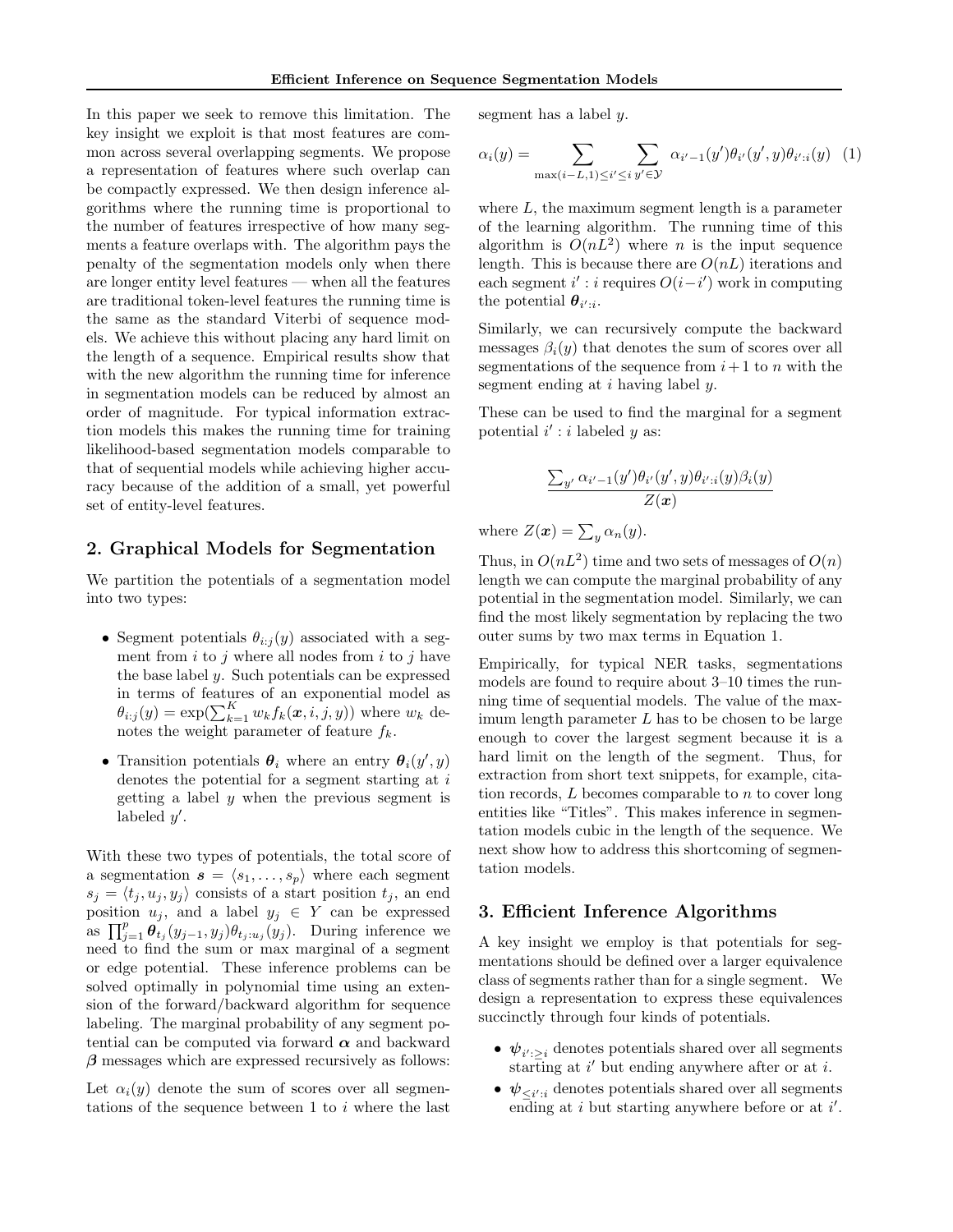- $\psi_{\leq i':\geq i}$  denotes potentials shared over all segments starting before or at  $i'$  and ending after or at i.
- $\psi_{i':i}$  denotes the usual full-segment potentials that apply to the exact segment between  $i'$  and i.

We show that in almost all applications of segmentations such kinds of potentials with varying levels of overlap across segments is commonplace.

Named Entity Recognition NER tasks are typically encoded via a BCEU encoding of labels. We can express all such potentials along with arbitrary other entity features without having to commit to a fixed encoding of labels. We list some examples of such potentials:

- First two tokens of segment starting at *i* are "Prof. Dr":  $\psi_{i: \geq i+2}$
- $\bullet$  Last three tokens of segment ending at  $i$  are "of the ACM":  $\psi_{\leq i-3:i}$
- A segment of length  $l$  starting at  $i$  has high cosine similarity to a lexicon entry:  $\psi_{i:i+l-1}$
- $\bullet\,$  Segment contains "the" and "the" is the  $i\text{-th}$  word in  $x: \psi_{\leq i \geq i}$
- The length of a segment starting at  $i$  is  $> k$ :  ${\boldsymbol \psi}_{i: \geq i+k}$

Syntactic chunking The set of features proposed in (DauméIII & Marcu, 2005) for syntactic chunking via segmentation also contains a mix of the four types of segment potentials. We highlight some examples:

- The token at position  $i$  before the start of a chunk is "it":  $\psi_{i+1:>i+1}$ .
- The second and third token of a chunk starting at  $i-1$  are stop-words:  $\psi_{i-1:>i+1}$ .
- The case pattern for a NP segment between tokens i and  $i + 2$  is three-caps: $\psi_{i:i+2}$ .

Speech segmentation based on phoneme bound-

aries The input here is a sequence of frames and the goal is to segment the frames along a fixed number of phoneme boundaries. This can be treated as a segmentation problem and as shown in (Keshet et al., 2005) contains a variety of potential types as follows:

- Distance features between frames  $i s$  and  $i + s$ for  $s = 1, 2, 3, 4$  for a phoneme segment starting at *i*:  $\psi_{i:\geq i+s}$
- $\bullet~$  The classification scores for the frames between  $i'$ and *i* being a phoneme:  $\psi_{i':i}$

Our goal next is to exploit the succinct form of potentials to speed up the message passing algorithms outlined in Section 2. Our new message passing algorithms can run in time that in the worst case is  $O(nm + H)$  where m is the largest gap between the start and end boundary of potentials in that sequence and is typically smaller than the largest length of a segment and,  $H$  is the total number of potentials that are fired for a sequence. Thus, for sequence labeling tasks where  $m = 2$ , this will reduce to the standard  $O(n)$  forward-backward algorithm, even though it can potentially output segments much larger than 2. We generalize this to the case of an arbitrary set of potentials. The main challenge in designing an efficient algorithm is that potentials could overlap in arbitrary ways and we cannot afford to pass messages only along transition edges as we did in Equation 1 with only full segment potentials.

We first show how this is done for forward and backward messages in Section 3.1. We then show in Section 3.2 how to directly compute marginals over potentials instead of summing over marginal probability of all segments the potential overlaps with.

### 3.1. Forward and Backward Terms

Let  $\theta_{i':i}$  denote the product of all potentials applicable to segment  $i' : i$ ; this can be expressed as  $\theta_{i':i} = \prod \{ \psi_{uv} : u = i' \vee u = (\leq k), k \geq i', v = i \vee v = i$  $\{\geq j\}, j \leq i\}.$  For example, in Figure 1 we show various potentials (as edges) for a sequence of length 9 where an arrow at any of the ends of an edge denotes potentials with open ends. Thus, the edge between nodes 3 and 5 denotes potential  $\psi_{3:\geq 5}$  whereas the two edges between 4 and 7 denote the potential  $\psi_{\leq 4 \geq 7}$  for the arrowed edge and  $\psi_{4:7}$  for the plain edge. For segment 4 : 7 the total potential  $\theta_{4:7} = \psi_{4:25} \psi_{4:7} \psi_{\leq 4:27} \psi_{\leq 6:7}$ Equation 1 for computing  $\alpha$  values with no L restriction can be written in matrix notation as:

$$
\boldsymbol{\alpha}_i = \sum_{i' \leq i} (\boldsymbol{\alpha}_{i'-1} \boldsymbol{\theta}_{i'}) \ast \boldsymbol{\theta}_{i':i} \tag{2}
$$

where the symbol "\*" denotes element-wise multiplication of vectors of the same size. In the rest of the paper, we will drop the "\*" to reduce clutter and assume it to be implicitly present when two vectors of the same length abut.

Our goal is to reuse computations performed for  $\alpha_{i-1}$ to reduce the number of terms summed over for computing  $\alpha_i$ . For this we design a method for decomposing the full segment potentials  $\theta_{i':i}$  as  $a'(i', i - 1)a(i)$ where  $a(i)$  is independent of i' and a' only involves potentials with the end boundary at  $i - 1$ . We cannot hope to achieve this in general for all  $i' \leq i - 1$ . Therefore, we define a function  $A(i)$  such that for the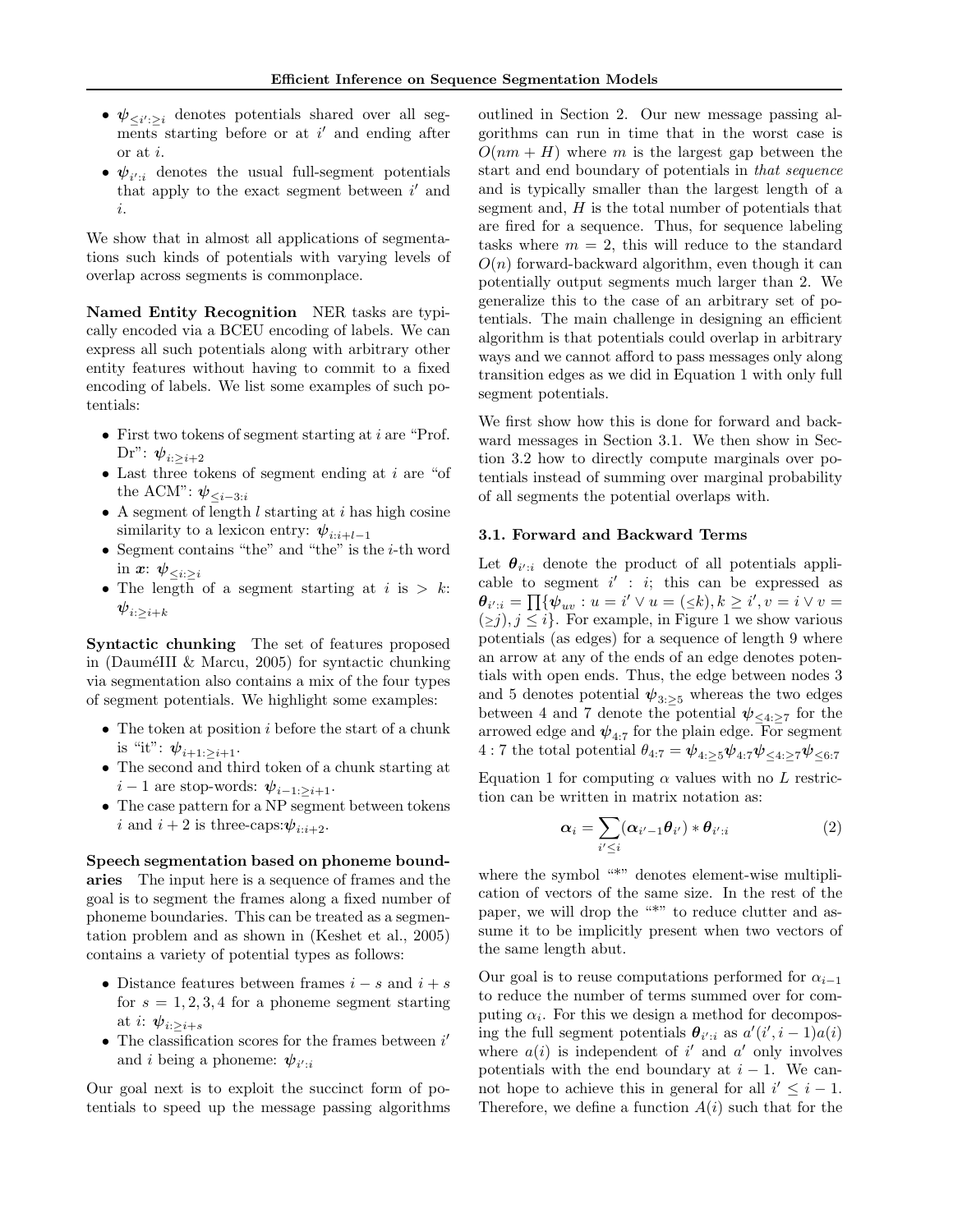

Figure 1. Potentials for a sequence of length 9. Potentials of the form  $\boldsymbol{\psi}_{j:\geq i}$  are represented with edges having an arrow at *i*, potentials of the form  $\psi_{\leq i:i}$  are represented with edges having an arrow at j and so on. The first row of integers denotes  $A(i)$  values for each i and the second row denotes the  $B(i)$  values for each i. In this case  $m=4$ .

reduced set  $i' \leq A(i-1)$  such a decomposition exists. We show how to design these functions.

Let  $A(i)$  be the maximum index  $i < i$  such that all potentials that start before or at j end before  $i + 1$ .

$$
A(i) = \max j : \forall \psi_{\ell:k} \quad \ell \leq j \Rightarrow k \leq i.
$$

For the example in Figure 1  $A(6) = 3, A(7) = A(8) = 5$ and so on.

Let  $\theta_{i' > i}$  denote the product of potentials common to all segments where the start boundary is  $i'$  and end boundary anywhere after *i*. Thus:  $\theta_{i':>i-1} = \prod \{ \psi_{r:s}$ :  $r = i' \vee r = (\leq j), j \geq i', s = (\geq k), k \leq i - 1$ .

Let  $\theta_{i' : (>i-1 \to i)}$  denote the product of potentials common to all segments that start at  $i'$  and end at i but not before *i*. That is,  $\boldsymbol{\theta}_{i':(>i-1\rightarrow i)} = \prod \{\boldsymbol{\psi}_{r:s} : r =$  $i' \vee r = (\le j), j \ge i', s = i \vee s = (\ge i)$ . Note,

$$
\boldsymbol{\theta}_{i':i} = \boldsymbol{\theta}_{i':>i-1} \boldsymbol{\theta}_{i':(>i-1\to i)}
$$
(3)

From the definition of  $A(i - 1)$  we can claim that,

$$
\theta_{i':(>i-1\to i)} = \theta_{A(i-1):(>i-1\to i)} \quad \text{if } i' \leq A(i-1) \tag{4}
$$

Using equations 3 and 4, we can choose  $a(i)$  =  $\theta_{A(i-1):(>i-1\rightarrow i)}$  and  $a'(i',i-1) = \theta_{i':>i-1}$  and use these to write the expression for  $\alpha_i$  that reuses computations from  $\alpha_{i-1}$  as follows: Let  $\hat{\alpha}_i = \alpha_{i-1} \theta_i$  and  $\hat{\alpha}_1 = 1$ . Equation 2 can be rewritten as

$$
\alpha_i = \sum_{i' \leq A(i-1)} \hat{\alpha}_{i'} \theta_{i':>i-1} a_i + \sum_{A(i-1) < i' \leq i} \hat{\alpha}_{i'} \theta_{i':i}
$$
\n
$$
= \alpha_{i-1}^P a_i + \sum_{A(i-1) < i' \leq i} \hat{\alpha}_{i'} \theta_{i':i} \tag{5}
$$

where  $\alpha_{i-1}^P$  denotes the sum of scores over all possible segmentations of sequence from  $1$  to  $i$  where the last segment's start boundary is before or at  $A(i-1)$ and the end boundary after  $i-1$ . We compute  $\alpha_i^F$ recursively as:

$$
\boldsymbol{\alpha}_i^P = \begin{cases} \begin{array}{c} \boldsymbol{\alpha}_{i-1}^P \boldsymbol{a}_{i} + \sum_{j=A(i-1)+1}^{A(i)} \hat{\boldsymbol{\alpha}}_j \boldsymbol{\theta}_{j \in [i]} & \text{if } A(i) > 0 \\ 0 & \text{if } A(i) \le 0 \end{array} \end{cases}
$$

where  $a_{>i}$  is like  $a_i$  except that we exclude potentials where the end boundary is strictly at  $i$ .

Thus, by maintaining an additional set of  $n$  forward terms denoting  $\alpha_i^P$  we are able to compute  $\alpha_i$  by summing over only  $i - A(i-1)$  terms instead of  $i-1$  terms. Note that  $i-A(i-1) \leq m$ , the maximum gap between the boundaries of any potential.

Example For the potentials in Figure 1 we show how to compute  $\alpha_7$  given  $A(6) = 3$ .

$$
\begin{array}{lcl} \pmb{\alpha}_7 & = & \pmb{\alpha}_6^P \pmb{a}_7 + \hat{\pmb{\alpha}}_4 \pmb{\theta}_{4:7} + \hat{\pmb{\alpha}}_5 \pmb{\theta}_{5:7} + \hat{\pmb{\alpha}}_6 \pmb{\theta}_{6:7} \pmod{(\sec Eq5)} \\ & = & \pmb{\alpha}_6^P \pmb{\psi}_{\leq 4:\geq 7} \pmb{\psi}_{\leq 6:7} + \hat{\pmb{\alpha}}_4 \pmb{\psi}_{4:\geq 5} \pmb{\psi}_{4:7} \pmb{\psi}_{\leq 4:\geq 7} \pmb{\psi}_{\leq 6:7} + \\ & & \hat{\pmb{\alpha}}_5 \pmb{\psi}_{\leq 6:7} + \hat{\pmb{\alpha}}_6 \pmb{\psi}_{\leq 6:7} \end{array}
$$

Similarly, with  $A(7) = 5$  we compute  $\alpha_7^P$  as

$$
\boldsymbol{\alpha}^P_{7} = \boldsymbol{\alpha}^P_{6} \boldsymbol{\psi}_{\leq 4:\geq 7} + \hat{\boldsymbol{\alpha}}_{4} \boldsymbol{\psi}_{4:\geq 5} \boldsymbol{\psi}_{\leq 4:\geq 7} + \hat{\boldsymbol{\alpha}}_{5}
$$

**Beta terms** The backward message  $\beta$ , for segmentation models is defined as

$$
\boldsymbol{\beta}_i = \boldsymbol{\theta}_{i+1} \sum_{i'>i} \boldsymbol{\theta}_{i+1:i'} \boldsymbol{\beta}_{i'}
$$

The computation of the beta messages can be optimized similarly to reuse terms from  $\beta_{i+1}$  in the computation of  $\beta_i$ . Accordingly, we define an index  $B(i)$ such that for all  $i' \geq B(i)$  we can decompose  $\theta_{i:i'}$  as  $b(i)b'(i+1,i')$  where  $b(i)$  is independent of i' and b' involves potentials not before  $i + 1$ .

Let  $B(i)$  be the smallest index j such that all potentials that end after or at  $j$  do not have their start boundaries before  $i$ , that is,

$$
B(i) = \min j : \forall \psi_{\ell:k} \quad k \geq j \Rightarrow \ell \geq i.
$$

The last row in Figure 1 shows  $B(.)$  values. For example  $B(4) = 7$  because there is no potential after position 7 that starts before position 4.

Let  $\boldsymbol{\theta}_{\leq i+1:i'}$  denote the product of all potentials in segments that end at  $i'$  but start anywhere to the left of  $i+1$ . That is,  $\boldsymbol{\theta}_{\leq i+1:i'} = \prod \{ \boldsymbol{\psi}_{r:s} : r = (\leq k), k \geq 0\}$  $i + 1, s = i' \vee s = (\ge j), j \le i'$ 

Let  $\theta_{\leq i+1\to i:i'}$  denote the product of all potentials shared by segments ending at  $i'$  and starting at i but not after *i*. Thus,  $\boldsymbol{\theta}_{\leq i+1 \to i:i'} = \prod \{ \boldsymbol{\psi}_{r:s} : r = i \vee r = i$  $(\leq i), s = i' \vee s = (\geq j), j \leq i' \}.$  Thus,

$$
\boldsymbol{\theta}_{i:i'} = \boldsymbol{\theta}_{\n(6)
$$

The definition of  $B(i)$  implies that:

$$
\theta_{\leq i+1 \to i:i'} = \theta_{\leq i+1 \to i:B(i+1)} \quad \text{if } i' \geq B(i+1) \tag{7}
$$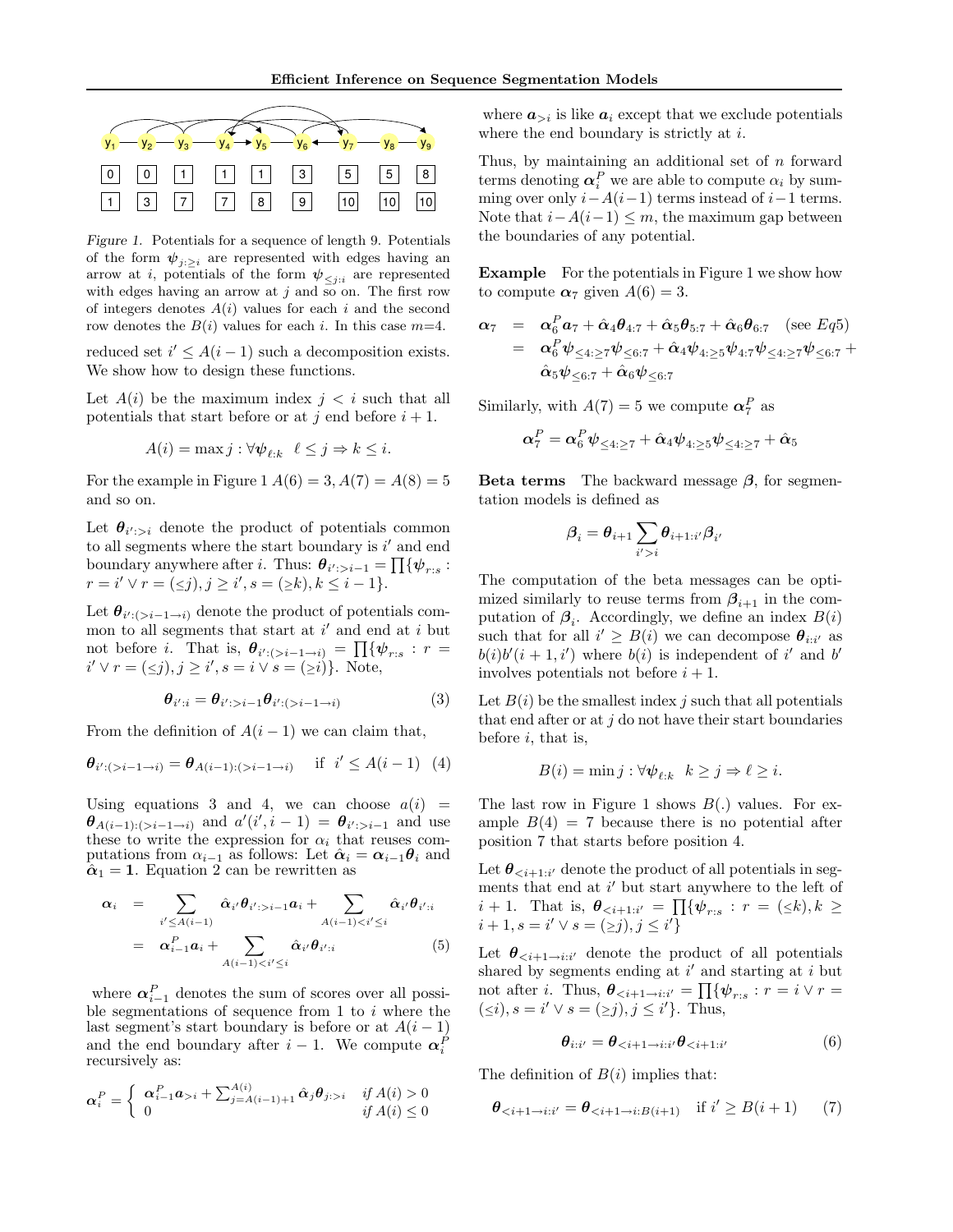Using equations 6 and 7 we can set  $b(i)$  $\theta_{\leq i+1\to i:B(i+1)}$  and  $b'(i+1,i') = \theta_{\leq i+1:i'}$  to compute  $\beta_i$  without summing over all  $n - i$  as follows:

$$
\beta_{i} = \theta_{i+1} \left( \sum_{B(i+2) > i' > i} \theta_{i+1:i'} \beta_{i'} + \sum_{i' \geq B(i+2)} b_{i+1} \theta_{< i+2:i'} \beta_{i'} \right)
$$
  
\n
$$
= \theta_{i+1} \left( \sum_{B(i+2) > i' > i} \theta_{i+1:i'} \beta_{i'} + b_{i+1} \beta_{i+2}^{P} \right) \tag{8}
$$

where  $\beta_i^P = \sum_{i' \geq B(i)} \theta_{\leq i:i'} \beta_{i'}$ , represents the sum over all segmentations  $s$  where the first segment in  $s$ starts before *i* and ends at or after position  $B(i)$ .  $\beta_i^P$ is computed recursively as:

$$
\beta_i^P = \begin{cases} b_{\leq i} \beta_{i+1}^P + \sum_{j=B(i)}^{j=B(i+1)-1} \theta_{\leq i:j} \beta_j & \text{if } B(i) \leq n \\ 0 & \text{otherwise.} \end{cases}
$$

where  $b_{\leq i}$  is like  $b_i$  except that we exclude potentials where the start boundary is strictly at i.

Most likely segmentation The computation of the most likely segmentation can also optimized via two dynamic programming equations similar to the two equations for  $\alpha_i$  and  $\alpha_i^P$  above so as to compute the maximum over at most m terms.

#### 3.2. Computing Marginals around Potentials

The forward and backward messages can be combined to compute the marginals for various potentials. For normal segmentation models with potentials only of the form  $\psi_{s:e}$ , this involves only  $O(1)$  computations of the form  $\hat{\alpha}_{s} \theta_{s:e} \beta_{e}$ . However, for potentials where the segment start and end boundaries are not fixed, computing the marginal for a potential of the form  $\psi_{\leq s:\geq e}$  could require summing  $O(n^2)$  such terms. We propose two ways to reduce the number of terms to be summed over. First, we use tricks like in the computation of  $\alpha$  and  $\beta$  terms where we decompose potentials and depend on a parallel set of  $\alpha^P$  and  $\beta^P$ terms. Second, we share computations across adjacent potentials. These two techniques together allow us to compute each marginal in  $O(1)$  amortized time per potential. In the following sections we will use  $\mu$ to denote un-normalized marginals i.e., the marginals before the division by  $Z(\boldsymbol{x})$ .

Potentials of the form  $\psi_{\leq s:e}$  For such potentials the marginal  $\mu_{\leq s:e}$  requires summing over s terms as follows:

$$
\boldsymbol{\mu}_{\leq s:e} = \sum_{i' \leq s} \hat{\boldsymbol{\alpha}}_{i'} \boldsymbol{\theta}_{i':e} \boldsymbol{\beta}_e
$$

We simplify this computation to reuse work across multiple related marginals as follows:

$$
\mu_{\leq s:e} = \begin{cases} \alpha_{e-1}^P a_e \beta_e & \text{if } A(e-1) = s \\ \mu_{\leq (s-1):e} + \hat{\alpha}_s \theta_{s:e} \beta_e & \text{if } A(e-1) < s \end{cases}
$$

The first case in the above equation follows from Equation 5 used to simplify the computation of  $\alpha$  terms. The second case is a simple recursion and shows how

 $(\beta_i)$  we can reuse work in computing marginals of adjacent<br> $(\beta_i)$  potentials. By the definition of  $A(.)$  in Eq. 4, we know potentials. By the definition of  $A(.)$  in Eq: 4, we know that  $s > A(e-1)$  and the case of  $A(e-1) = s$  is a 8) base case of the recursion.

Potentials of the form  $\psi_{s:\geq e}$  In this case marginals require summing over  $n - e$  terms as follows:

$$
\boldsymbol{\mu}_{s:\geq e} = \hat{\boldsymbol{\alpha}}_s \sum_{i\geq e} \boldsymbol{\theta}_{s:i}\boldsymbol{\beta}_i
$$

We simplify this computation so as to require summing over no more than m terms as follows:

$$
\boldsymbol{\mu}_{s:\geq e} = \begin{cases} \begin{array}{c} \hat{\boldsymbol{\alpha}}_s \boldsymbol{\beta}_{s+1}^{\boldsymbol{P}} \boldsymbol{b}_s & \text{if } B(s+1) = e \\ \boldsymbol{\mu}_{s:\geq (e+1)} + \hat{\boldsymbol{\alpha}}_s \boldsymbol{\theta}_{s:e} \boldsymbol{\beta}_e & \text{if } B(s+1) > e \end{array} \end{cases}
$$

Edge potentials also fall in this class except that we need to restrict the previous label.

 ${\bf Potentials~of~the~form}~{\psi}_{\leq s:\geq e}\quad \hbox{In this case we need}$ 

$$
\boldsymbol{\mu}_{\leq s:\geq e} = \sum_{i'\leq s} \hat{\boldsymbol{\alpha}}_{i'} \sum_{i\geq e} \boldsymbol{\theta}_{i':i} \boldsymbol{\beta}_i
$$

We simplify this computation so as to not require summing over  $O(n^2)$  terms as follows:

$$
\mu_{\leq s:\geq e} = \begin{cases}\n\mu_{\leq s:\geq (e+1)} + \mu_{\leq s:e} & \text{if } B(s+1) > e \\
(\mu'(s-1)b_{\leq s} + \hat{\alpha}_s b_s) \beta_{s+1}^P & \text{if } B(s+1) = e\n\end{cases}
$$

where  $\mu'(s-1) = \mu_{\leq s-1,\geq B(s)}/\beta_s^P$  In the equation above the first case is obvious. The second case where  $B(s + 1) = e$  is derived next.

$$
\mu_{\leq s:\geq e} = \sum_{i' \leq s} \hat{\alpha}_{i'} \theta_{\leq s+1 \to i':e} \sum_{i \geq e} \theta_{\leq s+1:i} \beta_i \quad (see \ Eq: 8)
$$
  
\n
$$
= \sum_{i' \leq s} \hat{\alpha}_{i'} \theta_{\leq s+1 \to i':e} \beta_{s+1}^P
$$
  
\n
$$
= \sum_{i' \leq s} \hat{\alpha}_{i'} \theta_{\leq i'+1 \to i':e} \prod_{i' < j \leq s} \theta_{\leq j+1 \to \leq j:e} \beta_{s+1}^P
$$
  
\n
$$
= \sum_{i' \leq s} \hat{\alpha}_{i'} b_{i'} \prod_{i' < j \leq s} b_{\leq j} \beta_{s+1}^P \quad (\text{see Eq 7})
$$
  
\n
$$
= ((\mu_{\leq s-1:\geq B(s)} / \beta_s^P) b_{\leq s} + \hat{\alpha}_s b_s) \beta_{s+1}^P
$$

It was tricky to get all the indices right in the above algorithm. We verified correctness by testing<sup>1</sup> that we get the same results on a direct computation of all the terms without such optimization.

<sup>&</sup>lt;sup>1</sup>Be careful about using the following code – I've only proven that it works, I haven't tested it. Donald Knuth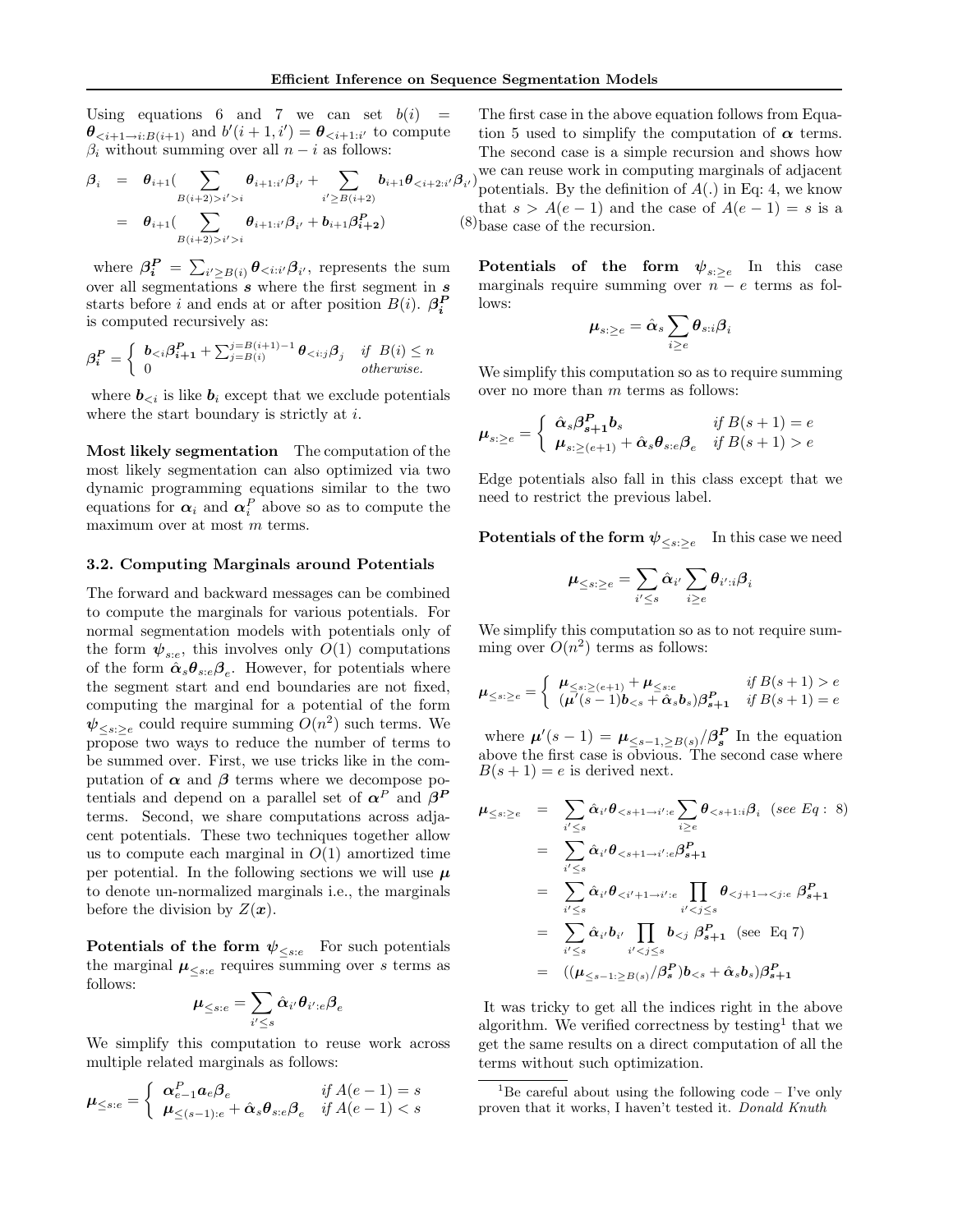| $\operatorname{Algorithm} \mathbf{1} \operatorname{Alphas}(n, \bm \psi_{i':>i}, \bm \psi_{< i':i}, \bm \psi_{< i':>i}, \bm \psi_{i':i}, \theta_i)$ |
|----------------------------------------------------------------------------------------------------------------------------------------------------|
| Initialize: $\hat{\boldsymbol{\alpha}}_1 = \mathbb{1}, A(0) = 0$                                                                                   |
| for $i=1n$ do                                                                                                                                      |
| Initialize $\boldsymbol{\theta}_{\leq i+1:i} = \mathbb{0}, \boldsymbol{\alpha}_i = \mathbb{0}, \boldsymbol{\alpha}_i^P = \mathbb{0}$               |
| for $i' = i$ down to $A(i - 1) + 1$ do                                                                                                             |
| Get $\theta_{\leq i';i}, \theta_{i';i}$ from $\theta_{\leq i'+1;i}$ and $\psi$ s                                                                   |
| $\alpha_i = \alpha_i + \hat{\alpha}_{i'}\theta_{i'ij}$                                                                                             |
| Compute $A(i)$ from $\psi$ s                                                                                                                       |
| if $A(i) > 0$ then                                                                                                                                 |
| Get $\theta_{j \colon i}, \theta_{\leq j \colon i}$ from $\theta_{\leq j \colon i}$ with $j = A(i-1) + 1$ ,                                        |
| for $j = A(i-1) + 1 A(i)$ do                                                                                                                       |
| $\alpha_i^P = \alpha_i^P + \hat{\alpha}_i \theta_{i \in \mathcal{I}}$                                                                              |
| Get $\theta_{i+1 >i}, \theta_{\leq i+1 >i}$ from $\theta_{\leq i\leq i}$ and $\psi$ s.                                                             |
| if $A(i-1) > 0$ then                                                                                                                               |
| Get $a_i, a_{\geq i}$ from $a_{\geq i-1}$ and $\psi$ s.                                                                                            |
| $\alpha_i = \alpha_i + \alpha_{i-1}^P a_i$                                                                                                         |
| $\alpha_i^P = \alpha_i^P + \alpha_{i-1}^P a_{>i}$                                                                                                  |
| $\hat{\boldsymbol{\alpha}}_{i+1}=\boldsymbol{\alpha}_i\boldsymbol{\theta}_{i+1}$                                                                   |

#### 3.3. Complexity Analysis

We show that the *worst case* complexity of inference is  $O(nm + H)$  where m is the maximum span of any potential and  $H$  is the total number of features expressed as potentials. Consider the computation of  $\alpha$ and  $\alpha^P$  terms via Equation 5. The maximum number of terms summed over in each of the equations is  $m$ , the maximum gap between end positions of any potential. This explains the  $O(nm)$  part. We explain the  $O(H)$  part by showing that the  $\theta$ -s can be computed in such a way that if the same potential is applicable to  $k$ adjacent segments the amount of work done is a constant independent of k. For this we start from  $i' = i$ and decrease i' and in each iteration compute  $\theta_{i':i}$  and  $\theta_{\langle i':i}$  from a previous computation of  $\theta_{\langle i'+1:i}$ . We maintain the features in an efficient array-like structure such that for each  $i' : i$  pair (there can be at most nm of these) and for each of the four possible kinds of potentials of the form  $\psi_{\leq i':\geq i}, \psi_{\leq i':i}, \psi_{i':\geq i}, \psi_{i':i},$  we can retrieve all applicable features in  $O(1)$  amortized time. Then,  $\theta_{i':i}$  can be computed from  $\theta_{\langle i'+1:i}$  by adding only the newly active features. We show how to compute the forward  $\alpha$  terms via efficient potential reuse in Algorithm 1. The computation of betas is analogous.

In contrast, for the original algorithm the complexity in the *average case* is  $O(nL+G)$  where L is a hard limit on the maximum segment length and is expected to be greater than  $m$  and  $G$  is the total number of features fired over all segments. We show that  $O(G) = O(L^2H)$ in the presence of token-level features. For example, consider a feature with the corresponding potential of the form  $\psi_{\leq s:\geq s+\ell-1}$ . This feature would be fired  $(L - \ell + 1)(L - \overline{\ell} + 2)/2$  times since it overlaps with that many segments. If all features were at the wordlevel with  $\ell = 1$ , then  $O(G) = O(L^2H)$ . In tasks like title/journal name extraction from citations where L is around 20 and several token-level features (like word and regular expression patterns indicators) are mixed with a few segment-level features (like match with a dictionary), this can lead to enormous savings as we see in the experimental section below. If we were to express complexity without involving the  $G$  and  $H$  terms and assumed that we need to perform  $O(k)$  work to find potential of a k length segment, we get  $O(nL^2)$ average case complexity for the old segmentation algorithm, which is reduced to  $O(nm^2)$  worst case for the new algorithm.

The marginals  $\mu$  can be computed in  $O(mn)$  time as follows. All features are first sorted in increasing order of their start boundary followed by a decreasing order of their end boundary. The computation of  $\mu$ s is done in the same order so that no storage needs to be allocated for them and the compute cost of  $\mu$  is shared across all features with the same start and end boundary.

### 4. Experiments

We compare the optimized segmentation model (SegmentOpt) with the unoptimized model (Segment) and, for reference, also with the popular sequential labeling model with the begin-continue-end-unique (BCEU) encoding of labels (SequenceBCEU). We train each of these models to maximize the conditional likelihood objective regularized with a Gaussian prior on the parameters.

Datasets: We compared on three different extraction tasks spanning eight labels. The Cora Journals dataset is the popular Cora citations dataset (Peng & McCallum, 2004) with two modifications: in the original Cora dataset, all authors are combined in a single label whereas we separate out individual authors, this makes the extraction problem harder but more meaningful and allows better exploitation of author name lexicons. We subset to include only journals (163 in all) to exploit journal and author names lexicons in the publicly available DBLP database. We extract title, authors and journal names. The Address corpus consists of 395 home addresses of students in a major university in a country with much less structure to their addresses than typical US addresses. We considered extraction of city names and state names from this corpus. For this dataset, we procured an external dictionary of city names and state names obtained from a postal database. The Articles dataset was created by starting from 400 journal entries over all the author's .bib files collected over several years. The unstructured records consisted of 100 citations obtained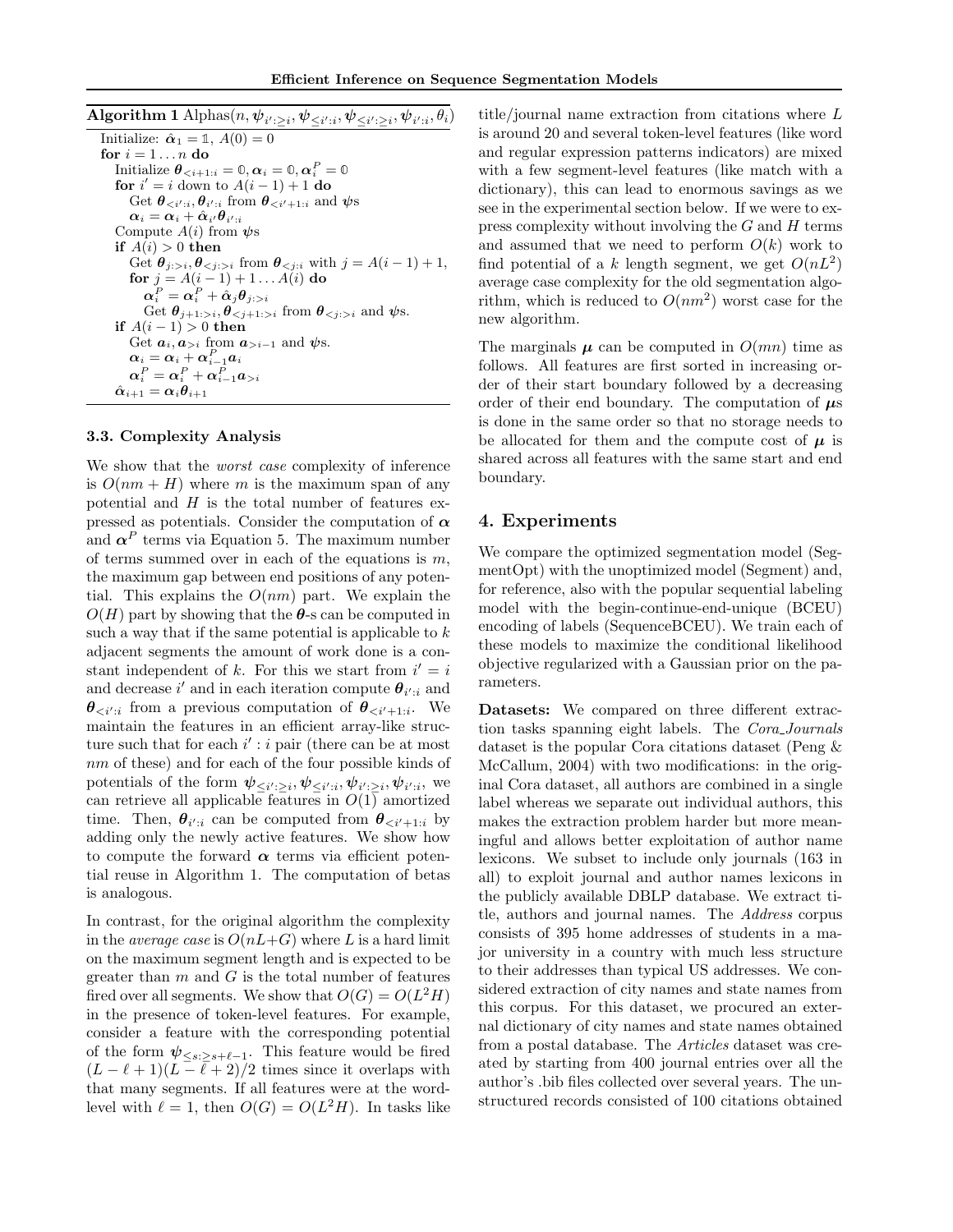Efficient Inference on Sequence Segmentation Models

|          | Markov features $(m=1)$ |      |      |      |      | Semi-Markov $(m = 7, 20, 20)$ |      |      |      |      |        |
|----------|-------------------------|------|------|------|------|-------------------------------|------|------|------|------|--------|
| dataset  | method                  |      |      | F1   | Time | method                        |      |      | F٦   | Time | G / H  |
| Address  | SequenceBCEU            | 81.8 | 84.6 | 83.1 | 397  | Segment                       | 88.6 | 89.6 | 89.0 | 1130 | 8261   |
|          | SegmentOpt              | 85.5 | 87.9 | 86.5 | 292  | SegmentOpt                    | 88.4 | 89.9 | 89.1 | 342  | 2152   |
| Articles | SequenceBCEU            | 81.7 | 84.8 | 82.9 | 220  | Segment                       | 85.5 | 86.4 | 85.8 | 2241 | 130826 |
|          | SegmentOpt              | 83.2 | 85.0 | 83.9 | 139  | SegmentOpt                    | 85.3 | 86.2 | 85.6 | 257  | 17015  |
| Cora     | SequenceBCEU            | 90.9 | 90.7 | 90.8 | 696  | Segment                       | 91.7 | 89.7 | 90.7 | 3623 | 193921 |
|          | SegmentOpt              | 91.4 | 89.9 | 90.6 | 557  | SegmentOpt                    | 91.6 | 89.7 | 90.6 | 800  | 21238  |

Table 1. Comparing various methods on three IE tasks, with and without semi-Markov features. Column R is recall, P is precision and Time refers to the total training and testing time in seconds. SegmentOpt abbreviates SegmentOpt and Segment abbreviates Segment.

by searching Citeseer for citations of a random subset of authors appearing in the Bibtex database. The dataset is publicly available <sup>2</sup>. We extracted individual author names, title and journal names. The main difference between this and the Cora dataset is that the lexicon has a greater overlap for this dataset.

Features: We used indicator features for the word itself and various surface patterns (capturing capitalization, digit pattern and delimiters) at the word and one position to its left and right. These features apply on the start, end and in-between part of segments – to get features equivalent to those in SequenceBCEU. Transition features are used with a history size of 1. These are all word-level features. The segment-level features we added were length feature for each possible segment-length value and for each available external lexicon we added features corresponding to the highest match with whole entities in the lexicon. We used two similarity functions (TFIDF, and JaroWinkler) which are known to work well for name-matching in data integration tasks (Cohen et al., 2003). For the benefit of the sequence models we also added word level dictionary match features using the same similarity functions. Thus, we believe that an equivalent set of features are available to the sequence and segmentation models.

We measure F1 accuracy of classifying the entire field correctly. The numbers are averaged over four random selections of 30% of the data for training and the rest for testing.

In Table 1 we compare SequenceBCEU with SegmentOpt (without any segment-level features), and Segment with SegmentOpt both with segment level features of maximum length 7 for the address data, and 20 for the other two. The numbers are averaged over all extracted labels in the dataset. We observe that F1 improves from 83 to 89 for the address data, 84 to 86 for Articles, and remains unchanged at 91 for the Cora dataset. This supports the conclusions in earlier work that segmentation models are better suited for extraction tasks. The running time of Segment is a factor of 3–10 of SequenceBCEU. This shortcoming is removed with SegmentOpt where we are able to get the same accuracy advantage at the cost of only a factor 1–2 times higher running time compared to Sequence-BCEU. Even with  $m$  of segment-level features as high as 20, the running time is comparable to the time of a sequence model. This gain is explained by the large difference in the sizes of features fired per sequence as shown in the last column. For example, the original set of 193,921 feature firings are represented equivalently as 21,238 feature firings (a factor of 10 reduction) with the succinct representation.

The improvement in running time achieved by SegmentOpt becomes more significant with increasing training fraction as we show in Figure 2 where running time for Segment increases sharply whereas SegmentOpt stays close to SequenceBCEU.

In Table 2 we illustrate the penalty of picking a wrong segment size L for Segment where we show F1 accuracy and running time with increasing segment size (parameter  $L$  for Segment and  $m$  for SegmentOpt). For a small segment size (10) in the Cora dataset accuracy of Segment is only 81 whereas with a segment size of 20 accuracy increases to 90.7, but this also doubles the running time. In contrast, for SegmentOpt accuracy remains steady around 90 and running time increases by only 15%.

Discussion In these experiments, the training objective was maximizing conditional likelihood; this requires marginal probabilities of potentials. We expect similar gains on max-margin methods trained via the exponentiated gradient optimization methods (Bartlett et al., 2005) since they require the same set of marginals. The training of max-margin methods via cutting plane algorithms (McDonald et al., 2005; Keshet et al., 2005; Tsochantaridis et al., 2005) that require finding the highest scoring segmentations will also show improvements, although we expect the gap to be smaller. Recently, Daume<sup>III</sup> and Marcu (2005) propose a new structured learning framework where

 $^{2}$ http://www.it.iitb.ac.in/ $\tilde{\text{s}}$ unita/data/personalBib.tar.gz